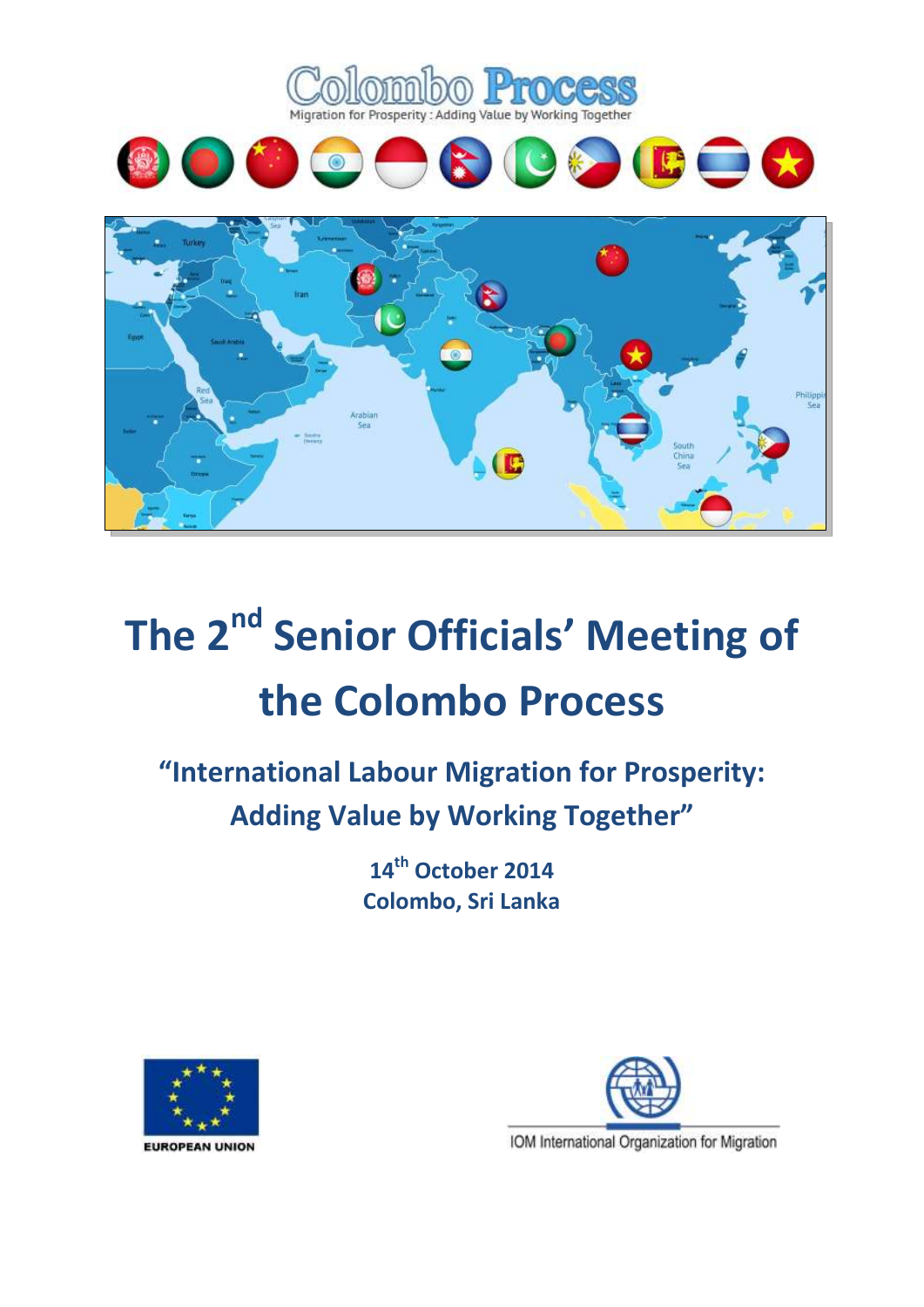# **Table of Contents**

| Presentation of Findings from a Study on Regional Assessment of Existing Mechanisms; Good<br>Practices on Recruitment Monitoring, Migrant Welfare Services in Origin, Transit and Destination |
|-----------------------------------------------------------------------------------------------------------------------------------------------------------------------------------------------|
|                                                                                                                                                                                               |
|                                                                                                                                                                                               |
| 10. "Panel Discussion - "Standard Employment Contract and Saudi MoUs with Indonesia and Sri Lanka".                                                                                           |
|                                                                                                                                                                                               |
|                                                                                                                                                                                               |
|                                                                                                                                                                                               |
|                                                                                                                                                                                               |
|                                                                                                                                                                                               |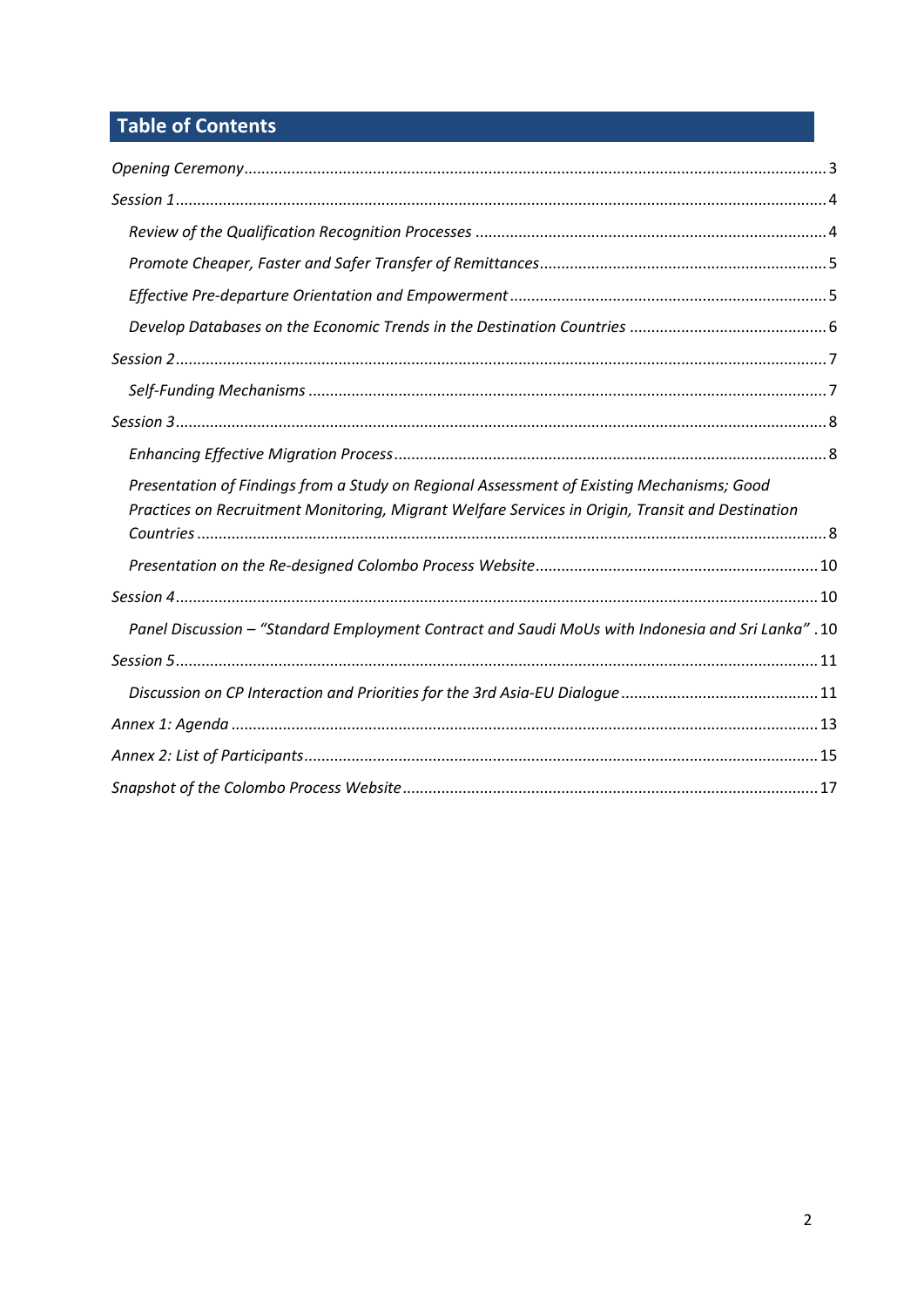#### <span id="page-2-0"></span>*Opening Ceremony*

The Second Senior Officials' Meeting of the Colombo Process (CP SOM) was held in direct conjunction with the *Third Asia-EU Dialogue on Labour Migration,* taking place in Asia for the first time since its inauguration in 2003. The meeting was organized under the IOM project *'Strengthening Labour Migration Capacity in Bangladesh, Indonesia, Nepal and the Philippines for Replication in other Colombo Process Countries'* with funding from the European Union. In his welcome address, Col. Nissanka N. Wijeratne, Secretary, Ministry of Foreign Employment, Promotion and Welfare, Government of Sri Lanka, stated that the ongoing discussions on the inclusion of migration into the UN Post-2015 Development Agenda would provide impetus for a more holistic approach towards comprehensive international migration governance. The current strategic vision of the Colombo Process (CP) countries forms a set of strategic objectives that are envisaged to contribute to the sustainable development of sending countries and receiving countries as well as improve the overall protective standards and welfare of labour migrants from the CP region. The strategic vision of the CP covers the following areas:

- 1) Review the Qualification Recognition Processes
- 2) Promote Cheaper, Faster and Safer Transfer of Remittances
- 3) Foster Ethical Labour Recruitment Practices
	- a) Cover easy, simple and cost effective recruitment.
	- b) Common minimum wage levels and insurance projection
	- c) Promote standard employment contracts
- 4) Provide Effective Pre-departure Orientation and Empowerment
- 5) Develop databases on the economic trends in the destination countries

The Second CP SOM presents an opportunity to review the progress made and to re-evaluate the current strategy. The delegates are also to discuss the possibility to establish a permanent secretariat for the Colombo Process. Col. Wijeratne stated that if consensus was reached, Sri Lanka would be willing to host a rent free building for the Colombo Secretariat. This meeting would also provide the opportunity to endorse a strategic document for the Third Asia-EU Dialogue directly following this Second CP SOM. With a view to the upcoming Abu Dhabi Dialogue Senior Officials Meeting in November 2014, there would also be an opportunity to consolidate the positions of the CP countries. Col. Wijeratne summarized the actions taken based on the decisions from the First CP SOM from  $6^{th}$  to  $7^{th}$  May 2014 in Colombo:

- 1) As agreed during the First CP SOM, the CP Chair presented the outcomes of the CP SOM at the  $7<sup>th</sup>$ Global Forum on Migration and Development (GFMD) in Sweden from 14<sup>th</sup>-16<sup>th</sup>May 2014 and received positive feedback.
- 2) The CP Chair presented a common position statement of the CP members at the *Abu Dhabi Dialogue (ADD) Senior Officials' Meeting* on 22nd May 2014 in Kuwait. It was stated that the presentation was not favourably received. The ADD Troika declared that they do not encourage CP members to make presentations as a combined body.
- 3) At the First CP SOM, members agreed to support the proposal of the ADD Chair to expand the composition of the ADD Troika to a five-member Executive Committee composed of the current ADD Chair, immediate Past ADD Chair, incoming ADD Chair, founding ADD Chair and the current CP Chair. CP States also agreed to support the proposal of a creation of a joint ADD-CP technical working group that will assist in preparing action documents. This proposal met some resistance from destination countries of the ADD. It was then expressed that the present Troika should be replaced by a chair of four members instead. However, upon discussion it was finally decided that it would be best for the current Troika to remain unchanged.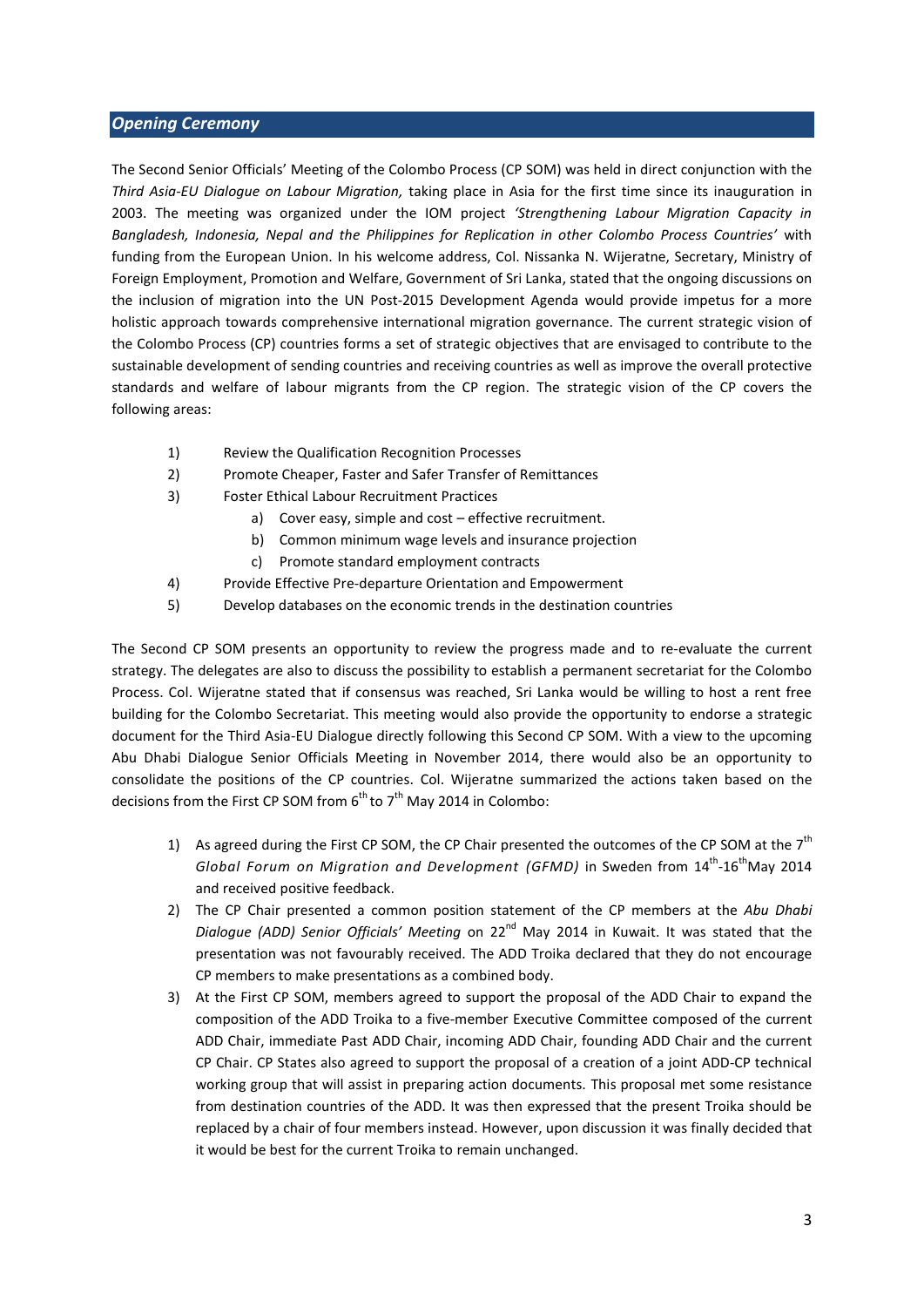## <span id="page-3-1"></span><span id="page-3-0"></span>*Review of the Qualification Recognition Processes Mr. Paul Comyn, Senior Vocational Skills and Development Specialist, ILO, India*

Mr. Paul Comyn, Senior Vocational Skills and Development Specialist, ILO India provided an overview presentation on ILO's regional work in the area of qualification recognition, a summary of key issues and suggestions for further possibilities to advance the issue of skill recognition in the region and among the CP member states. Currently, ILO's work in the area includes initiatives to identify the possibilities of harmonizing the training and certification systems of the sending countries based on identified needs of the destination countries, as well as projects to help the sending countries to meet the requirements of governments and employers in the destination countries.

With a focus on the theme '*Decent Work Across Borders'*, a pilot project has been implemented for migrant professionals and skilled migrant workers in India, Norway and the Philippines. Under the same theme, ILO with the support of other international partners has been helping the Government of Bangladesh in drafting a comprehensive policy on foreign employment based on the *Overseas Employment and Migrants Act* that was enacted in 2013. A concrete output that stemmed from the consultations at the ADD was the launch of the 'Kuwait Skills Assessment' pilot project in India, the Philippines and Pakistan. For the ASEAN region, ILO has been providing technical assistance to further the process of regional economic integration and to promote effective governance of labour migration from South Asia with the involvement of the GCC, India, Nepal and Pakistan.

Furthermore, ILO is in the process of conducting a regional study titled "*Skills and Occupations in Demand in Key Destination Countries and Linkages to Training, Certification and Accreditation in Countries of Origin in South Asia"*. This joint research seeks to assess the changing demand for female and male labour migrants in selected GCC countries (Kuwait, Qatar, Saudi Arabia and UAE), India and Malaysia for the short and medium term until 2025. The study will also provide information on policies and management systems in the countries of origin hampering or supporting the migration of migrant workers from Bangladesh, India, Nepal and Pakistan. The results of the study are expected to create a better understanding of and policy response around labour migration.

However, a series of crucial challenges continue to hamper greater levels of harmonisation and more effective cooperation between the regions such as:

- Different levels of development across the CP countries that include weak links between certification and migrant employment
- Different qualification frameworks and different occupational classifications
- A deficit of trust among receiving countries against the existing qualification and training systems of the sending countries

It is therefore very important for CP countries to strengthen their systems of occupational regulation and licensing arrangements. These systems need to be flexible and responsive to changing economic trends and the needs in destination countries. Institutional arrangements for qualifications testing, certification and recognition need to be further developed towards the effective regional standards. Existing traditions of occupationally specific bilateral agreements may beneficial on a bilateral level, while regional efforts of harmonization become more complicated.

Based on these observed challenges, ILO has suggested a number of interventions.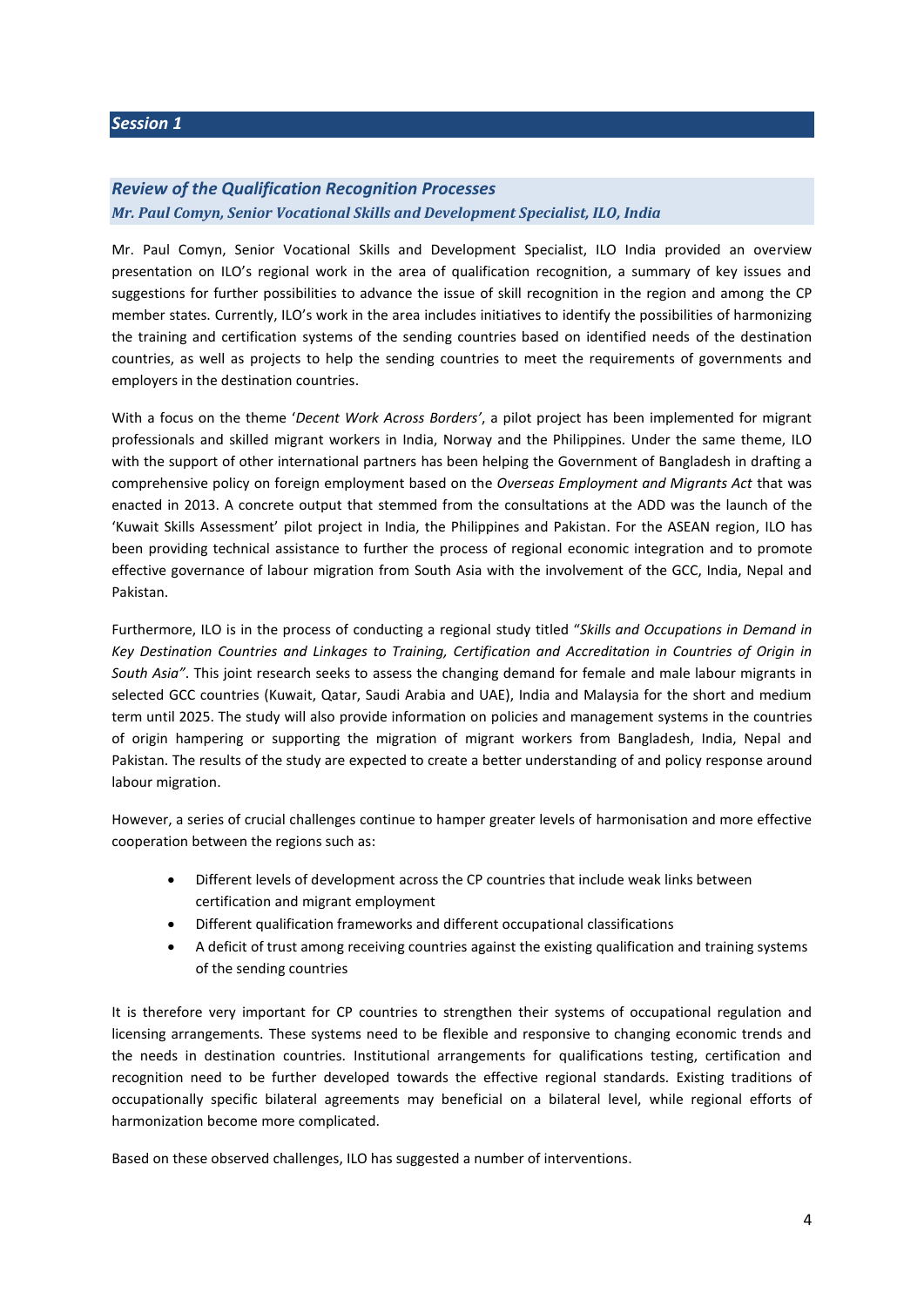#### *At the bilateral level:*

- Improved mapping systems on existing qualification frameworks and competency levels could facilitate broader regional equivalence
- Destination countries need to identify their minimum qualification standards
- Quality assurance system including the training standards needs to be reviewed and revised in accordance with competency-based training standards.

#### *At the multi-lateral level:*

- A South Asian qualification reference framework and a regional model of competency standards should be developed under the initiative of the countries of origin.
- Improved cooperation toward the regional harmonization. This will inevitably result in enhanced recognition of skills at the destination countries.

## <span id="page-4-0"></span>*Promote Cheaper, Faster and Safer Transfer of Remittances Mr. Ralph Van Doorn, World Bank Group, Colombo*

In 2013, remittances were significantly exceeding foreign direct investment flows to developing countries. It has been projected that this figure will continue to grow by five per cent to reach USD 435 billion in 2014. Currently, the remittances have significant economic impact East Asia and the Pacific, South Asia, Latin America and the Caribbean. The global average cost of sending remittances continued its downward spiral, falling to 7.9 per cent of the value sent.

The World Bank underlined the importance of creating evidence-based knowledge on the impact of remittances of development. The World Bank established the Global Knowledge Partnership on Migration and Development (KNOMAD) to generate better knowledge on remittances and policy options as well as to provide technical assistance to states and relevant institutions.

KNOMAD draws on experts from all parts of the world to synthesize existing knowledge and generate applicable knowledge for policymakers in sending and receiving countries. KNOMAD works in close coordination with the Global Forum on Migration and Development (GFMD) and the Global Migration Group (GMG). In its current phase, the World Bank has established a multi-donor trust fund to implement the outcomes of the inception period of KNOMAD from 2011 to 2013. The Swiss Agency for Development and Cooperation (SDC) and the German Federal Ministry of Economic Cooperation and Development (BMZ) are the largest contributors to the trust fund. KNOMAD's core objectives are: generating and synthesizing knowledge on migration issues, developing a menu of policy choices based on multidisciplinary knowledge and evidence, and providing technical assistance and capacity building to the sending and receiving countries for the implementation of pilot projects, evaluation of migration policies and data collection.

## <span id="page-4-1"></span>*Effective Pre-departure Orientation and Empowerment Mr. Tauhid Pasha, Senior Labour Migration Specialist, IOM Geneva*

IOM described Pre-departure Orientation (PDO) as a crucial tool to raise awareness among migrants and employers on existing rights and responsibilities to reduce the manifold risks associated with international migration. Comprehensive and tailored information fulfils an 'umbrella function' for migrant workers at each stage of the migration cycle. Taking into account the need for coordination with countries of destination, IOM proposed to strengthen the link between the Colombo Process discussions on PDO with the Abu Dhabi Dialogue.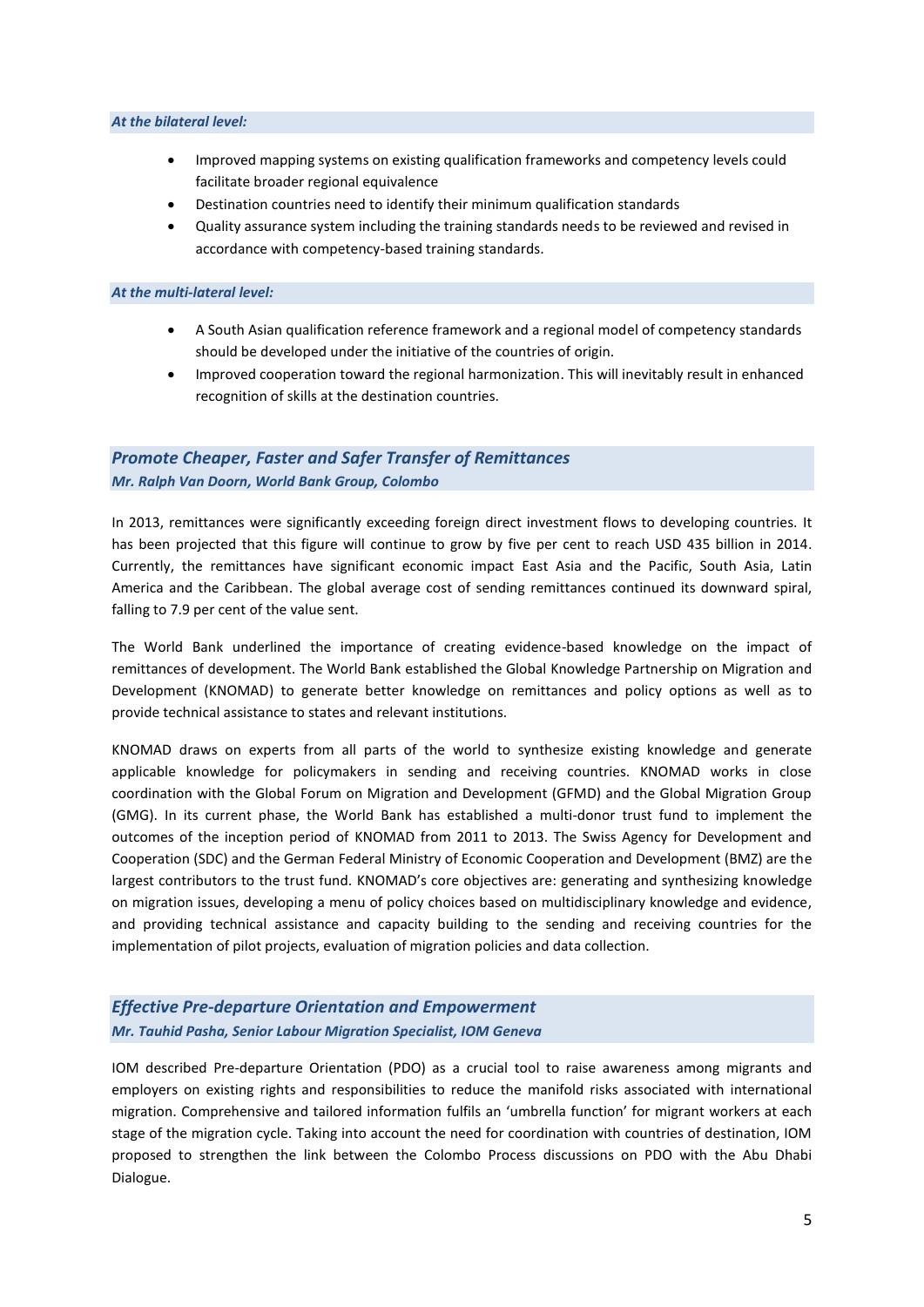It was pointed out that destination countries would equally benefit from programmes to prepare arriving migrants for their new environments. As effective PDO supports the workplace integration of the individual migrants and thus enhances the productivity of the worker, the employers have been increasingly acknowledging the importance of such programmes. Therefore, various private sectors in destination countries have started to implement of Corporate Social Responsibility Programmes.

In order to ensure higher quality of PDO delivery and an increase the overall coverage of departing migrant workers, IOM put forward the following suggestions:

- Harmonized curricula, a catalogue of best practices and the dissemination of these best practices through high quality training which would improve the standardization of PDO across the CP area.
- All PDO programmes need to be coordinated with the destination countries and the role of migrant resource centres should be strengthened as vehicles for PDO.
- CP countries should develop a joint web-platform.

These recommendations would facilitate the implementation of best practices and the establishment of joint guidelines on PDO programmes. IOM is committed to work closely with the CP Chair and donors to taking these objectives forward.

## <span id="page-5-0"></span>*Develop Databases on the Economic Trends in the Destination Countries Mr. Ricardo Casco, National Programme Officer, IOM Manila*

With reference to the fifth point of the strategic focus of the CP, IOM introduced a framework of a regional programme for the development of a database on the economic trends and employment outlook in destination countries. Accurate and up-to-date Labour Market Information (LMI) would be indispensable for effective labour migration management. Therefore, data collection systems, analytical capacities and international data-sharing mechanism would need to be set in place. Destination countries on one side would require information on skills training and certification, qualifications, skills registry systems, demographics, recruitment rules and regulations, relevant work experience and testimony amongst the migrant workers. In turn, sending countries have reported that they would need more accurate information on employment forecasts, labour demand per industry, job vacancies, job descriptions, qualification standards, job registry systems, entry regulations, labour laws, wages and benefits.

However, a certain hesitation to use existing registries can still be observed. These registries may often not be updated and keeping track of supply and demand information. In some countries, national skills and jobs registry systems are not yet in place and technological standards may not be met. Furthermore, also the private sector would need to increase investments in LMI infrastructures and overcome reservations to disclose full details of the hiring criteria.

Effective LMI systems would help facilitate the overall access to labour markets, promote adherence to existing regulations and ensure better migrant worker protection. To meet these objectives the following recommendations were formulated:

- Develop a regional framework for LMI to promote data sharing, transparency and comparability.
- Conduct a mapping of completed or ongoing policy and research undertakings in support of a regional framework.
- Design a development communication framework to promote the effective usage of LMI.
- Undertake pilot projects to address priority areas such as the production of a comparative overview on host country laws, regulations and employment outlook as well as comparative report of skills training systems and certification standards of CPMS.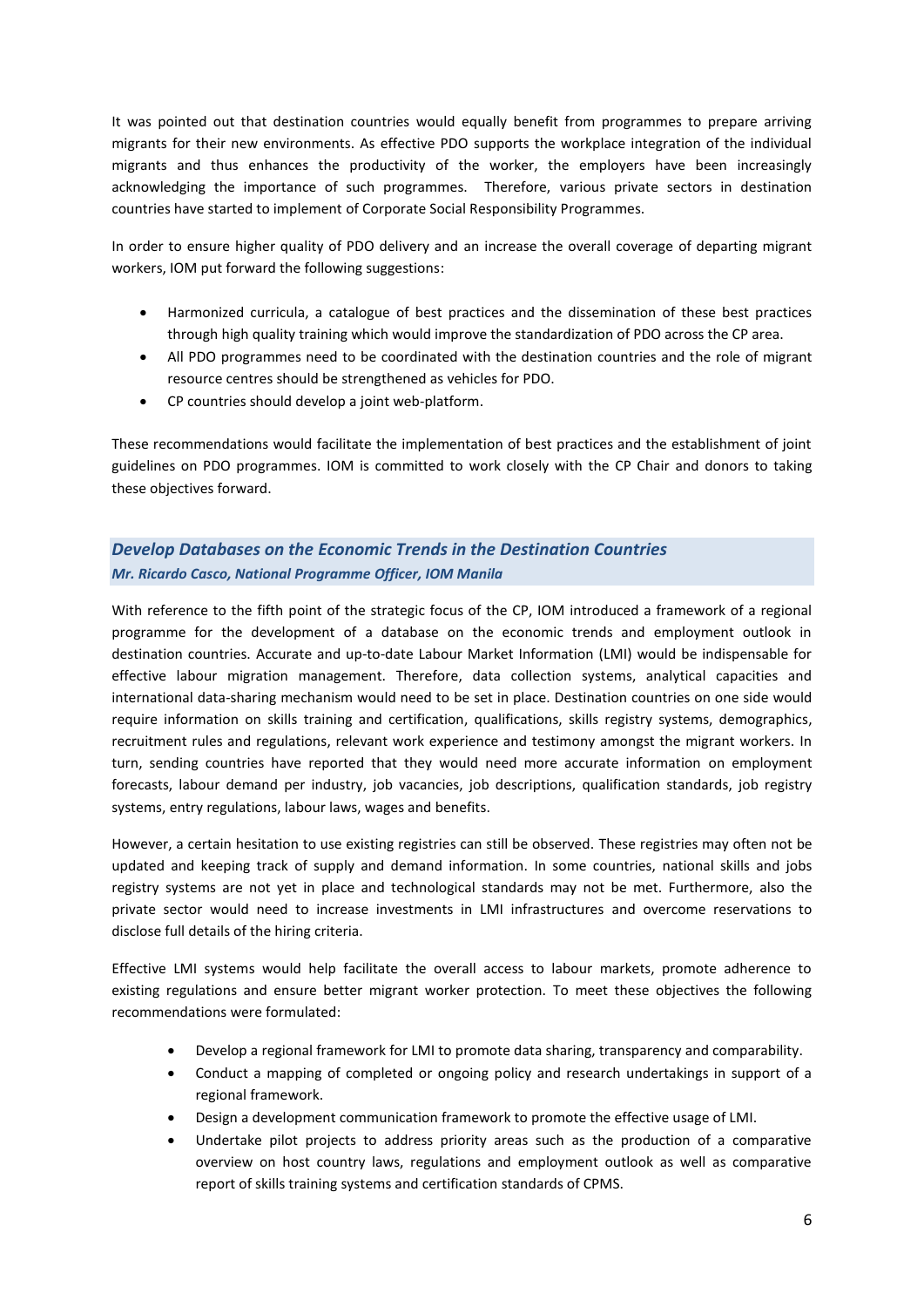#### <span id="page-6-0"></span>*Session 2*

#### <span id="page-6-1"></span>*Self-Funding Mechanisms*

*Joint Report by Ms. Samantha Jayasuriya, Deputy Permanent Representative of Sri Lanka in Geneva and Ms. Maureen Achieng, Head of International Partnership Division, IOM Geneva*

In the joint statement, Sri Lanka and IOM proposed the installation of a self-funding mechanism to ensure the sustainability of the CP. Currently, the absence of predictable funding has a negative impact on the regularity of meetings and therefore the institutional forthcoming of the CP. Existing financial constraints continue to hinder the CP members from taking the Chairmanship, which may lead to long periods of dormancy. Therefore, a self-funding mechanism would enhance the predictability and regularity of the consultations, ensure independent agenda setting and create better chances of attaining the CP objectives.

After the initial proposal presented at the  $1<sup>st</sup>$  CP SOM in May, 2014, a working group in Geneva was formed to take forward the discussions on the self-funding mechanism formula in consultation with relevant institutions in the respective capitals. The working group comprised eight members: Bangladesh, China, India, Nepal, Pakistan, the Philippines, Sri Lanka and Thailand, whereas the final proposal was endorsed by all the working group members, which then also included Afghanistan, Indonesia and Vietnam.

Two options for the CP self-funding mechanism were proposed by the working group. It was perceived as critical to take a decision at the Second CP SOM for the official proposal to be placed at the Senior Official Meeting, which is anticipated to be held in May 2015 for a final decision. The following self-funding formulae for the secretariat were outlined as follows:

| Secretariat comprising G7 Model staff and office costs: | USD 24,000 |
|---------------------------------------------------------|------------|
| Other costs:                                            | USD 20,000 |
| One two-day Senior Officials Meeting:                   | USD 44,000 |
| Total:                                                  | USD 88,000 |

#### **Option A**

Annual contribution per CP country: The USD 8,545

This would guarantee the predictability and regularity of the CP meetings with support from the Secretariat, for implementing the Chair's road map and provide a financial incentive to all the CP countries to take on the chairmanship on a rotational basis.

#### **Option B**

Annual contribution per CP country: USD 4,545 Option B would include a lower annual contribution fee for the CP member, and therefore not be able to cover support for the Secretariat of the chair in the execution of its mandate.

The above projections are based on the following costings for the biennium of the CP Chairmanship:

- The Secretariat comprising a G7 level UN General Service Category staff: USD 24,000
- Office cost (Stationary, telecommunication, document production etc: USD 20,000
- A total for staff and office costs for the biennium US\$ 44,000 X 2 = 88,000
- Meeting costs are based on estimated cost of travel and subsistence for two Government nominated senior officials for the SOMs and ministerial meetings respectively.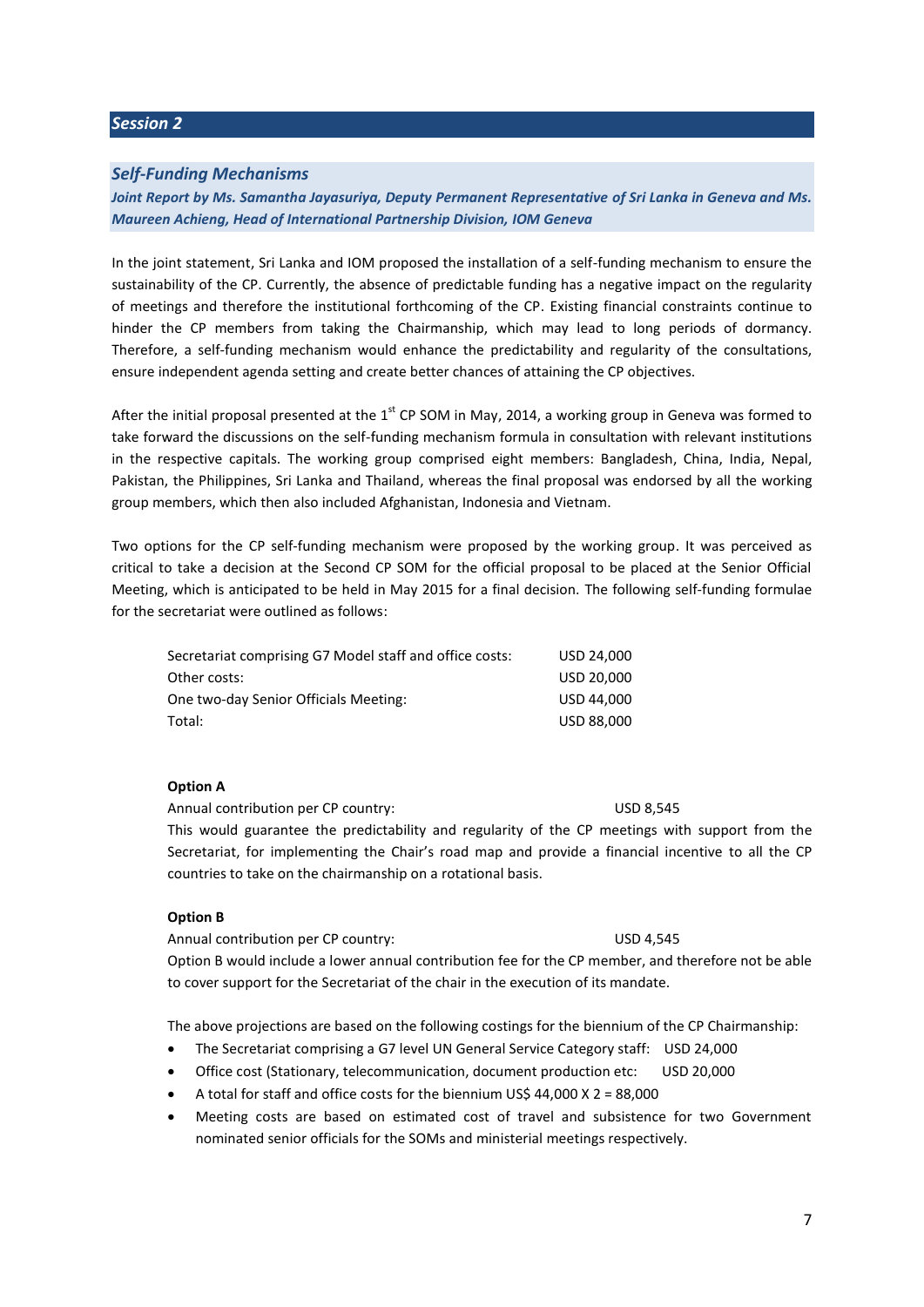#### **Management of funds**

CP-MS contribution would be channelled to and managed by the IOM HQs in collaboration with the IOM office in the country that holds the CP Chairmanship. The annual contribution would be made by the  $31<sup>st</sup>$  of January of each year. The unutilized funds are going to be carried forward. The proposed self–funding mechanism is not intended to preclude voluntary contributions from the CP member states and the mobilization of external funding, provided such contributions are in line with the objectives of the CP and the road map of the Chair in Office.

All the eleven CP members present at the Second SOM unanimously agreed on the need to have a self-funding mechanism for the CP. On the point of a particular formula for funding;

- **Sri Lanka, Bangladesh, Pakistan**, supported **option A**
- **India, Philippines and Nepal** said they could support **either Option A or B**
- **Indonesia** and **Vietnam** expressed preference for Option A, but would need time to formally confirm the decision
- **Thailand** expressed preference for **Option B**
- **Afghanistan** and **China** indicated they would need **more time for consultations**

Several of the CP members felt that this solution would create a better sense of ownership, improve the cooperation and overall coordination among the CP countries to take forward an independent CP agenda. It was proposed and accepted that the Chair initiated the official endorsement process by sending a formal request to the line ministries. The chair suggested that timelines should be set to take a timely decision and all the delegates agreed to give their best efforts to support an efficient endorsement process in their respective ministries at home. However, depending on the specific political conditions, it was difficult to predict appropriate timelines for a final decision.

Responding to a number of queries on why the working group meetings were held in Geneva, IOM pointed out that Geneva is the only location where representatives from all the eleven countries are available. However, it seemed that the outcomes of the Geneva based meetings would need to be shared more effectively with the line ministries in the CP countries. IOM stated to be strongly committed to help the CP to stand on its own. In such case, the CP would be able to set its own agenda without undue external influences, which is one of the largest incentives in setting up the self-funding mechanism.

## <span id="page-7-0"></span>*Session 3*

#### <span id="page-7-1"></span>*Enhancing Effective Migration Process*

<span id="page-7-2"></span>*Presentation of Findings from a Study on Regional Assessment of Existing Mechanisms; Good Practices on Recruitment Monitoring, Migrant Welfare Services in Origin, Transit and Destination Countries Dr. Katharine Victoria Jones, Consultant, IOM*

In her presentation, Dr. Jones summarized the preliminary findings of her regional study on recruitment monitoring in the CP countries and across several destination countries. The study was funded by the European Union under the project "Strengthening Labour Migration Management Capacities in Bangladesh, Indonesia, Nepal and the Philippines for Replication in other Colombo Process Member States". The study objective was to analyse existing recruitment monitoring mechanisms and compile good practices of recruitment monitoring and migrant welfare assistance in origin, transit and destination countries for migrants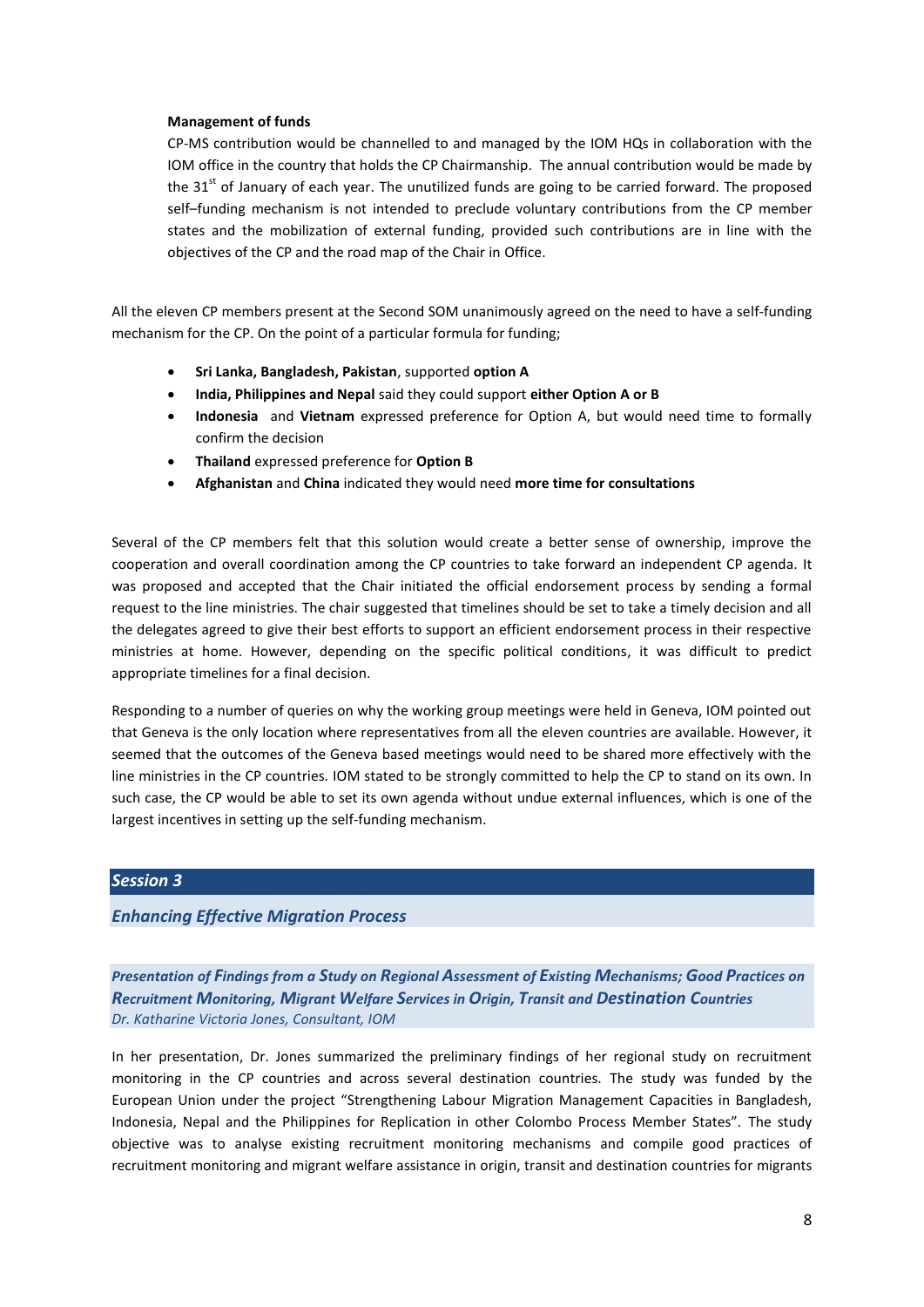originating from the CP countries. The main reasons for introducing and maintaining a monitoring mechanism was to prevent the charge of high recruitment fees, deceit about terms and conditions of employment, processing of fake documents, confiscation of identity documents and physical or emotional violence. For her analysis, the author considered various sources, such as national legal frameworks including areas of licensing, rules on fees, rules on sub-agents, BLAs/ MOUs, G2G relations and the role of labour attaches.

It was stated that the regulations are adequate in most cases while inadequacies would rather arise in enforcing these regulations. Licensing systems are not always effective in keeping out the 'bad actors' and ongoing compliance monitoring efforts need to be increased. Additionally, there was a lack of checks on the amount of recruitment fees, the functionality of complaint mechanisms and insufficient regulation of the subagents. Dr. Jones highlighted that the regulation and monitoring of sub-agents remains a central issue that is difficult to tackle by policymakers. Corruption and lacking administrative capacities and resources form an additional barrier to effective monitoring.

On a regional level, further efforts would be crucial to raise awareness on the illegal character of recruitment fees for migrant workers. Destination countries would need to increase their efforts for recruitment monitoring as employers often refuse to carry the full recruitment costs. Furthermore, labour attachés, placed in the labour wings of the overseas missions play a pivotal role in monitoring private recruitment agencies in both, country of origin and destination through the attestation process and complaint mechanisms.

In turn, during the course of her research, Dr. Jones was able to identify a number of promising practices towards more ethical recruitment. 'Government to Government' (G2G) recruitment has proven to be a successful means in reducing the number of unlicensed recruiters and the amount of recruitment fees. The existing MOU between the Philippines and Canada for instance, regulates the licensing of recruiters. The introduction of a 'No Fee Rule' would further facilitate the monitoring of recruitment. Joint and several liability requirements are efficient in holding private recruitment agencies and employers accountable for malpractice. Bangladesh and India have defined sub-agents as illegal actors. Open access reporting mechanisms improve monitoring standards and official grading systems and awards can form an incentive for recruiters to ensure better performances.

At the end of the presentation, the following key messages were put forward:

- Discrepancies between satisfactory legal frameworks and weak implementation
- Remaining sub-agent problem
- Private recruitment agencies will continue to charge fees to workers if they are allowed to under the law
- Dialogues between sending and receiving countries are crucial for effective recruitment monitoring
- The need for the sharing of good and bad practices will remain important in the nearer future

The report was welcomed by the delegates as a very useful research initiative for improving the standards of recruitment monitoring across the CP region. Pakistan mentioned that there is a growing concern about the negative aspects of negative competition between recruiters, leading to higher fees on one side and to compromising on ethical standards on the other side. Both Nepal and Vietnam brought forward observations on the need to establish a flexible regulatory mechanism. Vietnam has recently introduced a code of conduct which is to be revised annually and Nepal has observed adaptive practices of sub-agencies to bypass the existing regulations. Monitoring systems therefore need to take into account such changes in the modus operandi of sub-agencies. The Philippines, Bangladesh and Pakistan also called for a stronger involvement of responsible actors in the destination countries.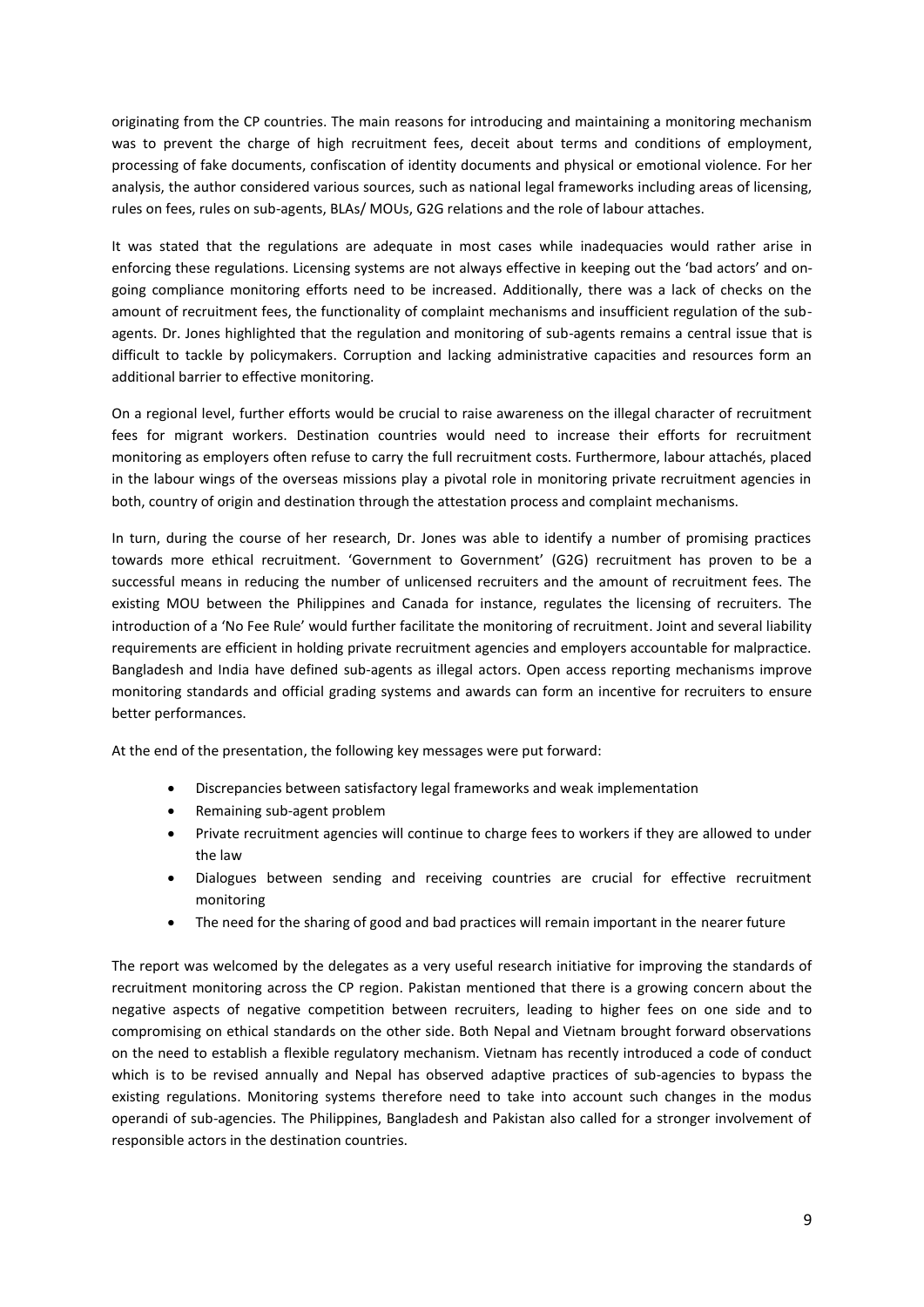## <span id="page-9-0"></span>*Presentation on the Re-designed Colombo Process Website Mr. Shantha Kulasekara, Head of Migration, IOM Sri Lanka*

In a brief overview presentation, IOM summarized the new features of the CP website. Upon request of the Chair, IOM has provided technical assistance to update and improve the current CP website for better external and internal communications. Based on the suggestions of the Chair the new website seeks to achieve more effective dissemination of information and better coordination and internal communication among member states. In addition the website received a new design to match the institutional progress of the CP. The new website was supposed to be launched in December 2014.

Apart from the new design and the thematic revision, the creation of a member state portal forms the central innovation of the new website. This restricted area provides privileged information including migration profiles of the CP countries and contact information. Furthermore, a newly established E-library serves a dual purpose. It includes again a public and a restricted area. In the public area key documents, statistics, videos and photos are made available, while the restricted area allows the CP members to upload information material, such as documents related to best practices and policies among others. An internal online discussion forum was added to encourage the continuation of the thematic discourse beyond the CP meetings. CP focal points will be able to form discussion groups, exchange ideas and consider new initiatives. Lastly, IOM conducted a mapping of the existing Migrant Resource Centres (MRCs) across the Colombo Process to enhance the interaction, information sharing and Coordination between these MRCs.

### <span id="page-9-1"></span>*Session 4*

## <span id="page-9-2"></span>*Panel Discussion – "Standard Employment Contract and Saudi MoUs with Indonesia and Sri Lanka"*

Being part of the five point strategy of the CP, the standardization of employment contracts as a tool to promote the protection of migrant workers was discussed in Session 4. Indonesia, the Philippines and Sri Lanka therefore presented and compared existing MOUs with Saudi Arabia.

Indonesia signed a MOU with the Kingdom of Saudi Arabia on  $19<sup>th</sup>$  February 2014 in Riyadh that promotes the full protection of Indonesian migrant workers. The MOU between the Ministry of Labour, Saudi Arabia and the Indonesian Ministry of Manpower and Transmigration seeks to enhance the protection of Indonesian domestic workers in Saudi Arabia. For the first time, it includes provisions to facilitate migrant circulation and return, protect woman migrants and their families, regulate the treatment of irregular migrant workers, combat the smuggling of migrants and trafficking in human beings, and establish a standardized of employment contract. The placement and protection of Indonesian domestic workers has been has received special attention in the existing agreement between both governments.

The Government of Indonesia has therefore tightened the regulation of the recruitment sector and established standards in the skills training system. Also, insurance policies have been revisited and repatriation assistance can be provided for individual cases. Additionally, Indonesia has put in place more comprehensive reintegration policies. At the international level, Indonesia recognizes the importance of bilateral agreements, multilateral initiatives, the placement of Labour Attachés, and international insurance programmes.

The Placement and Protection of Indonesian Overseas Worker Act No. 39 in 2004 includes a provision that prospective workers must possess an employment contract to receive the official approval from the authorities. This contract would need to contain a minimum of requirements, including name and address of the recruitment agency, socio-economic information of the worker, name and address of the prospective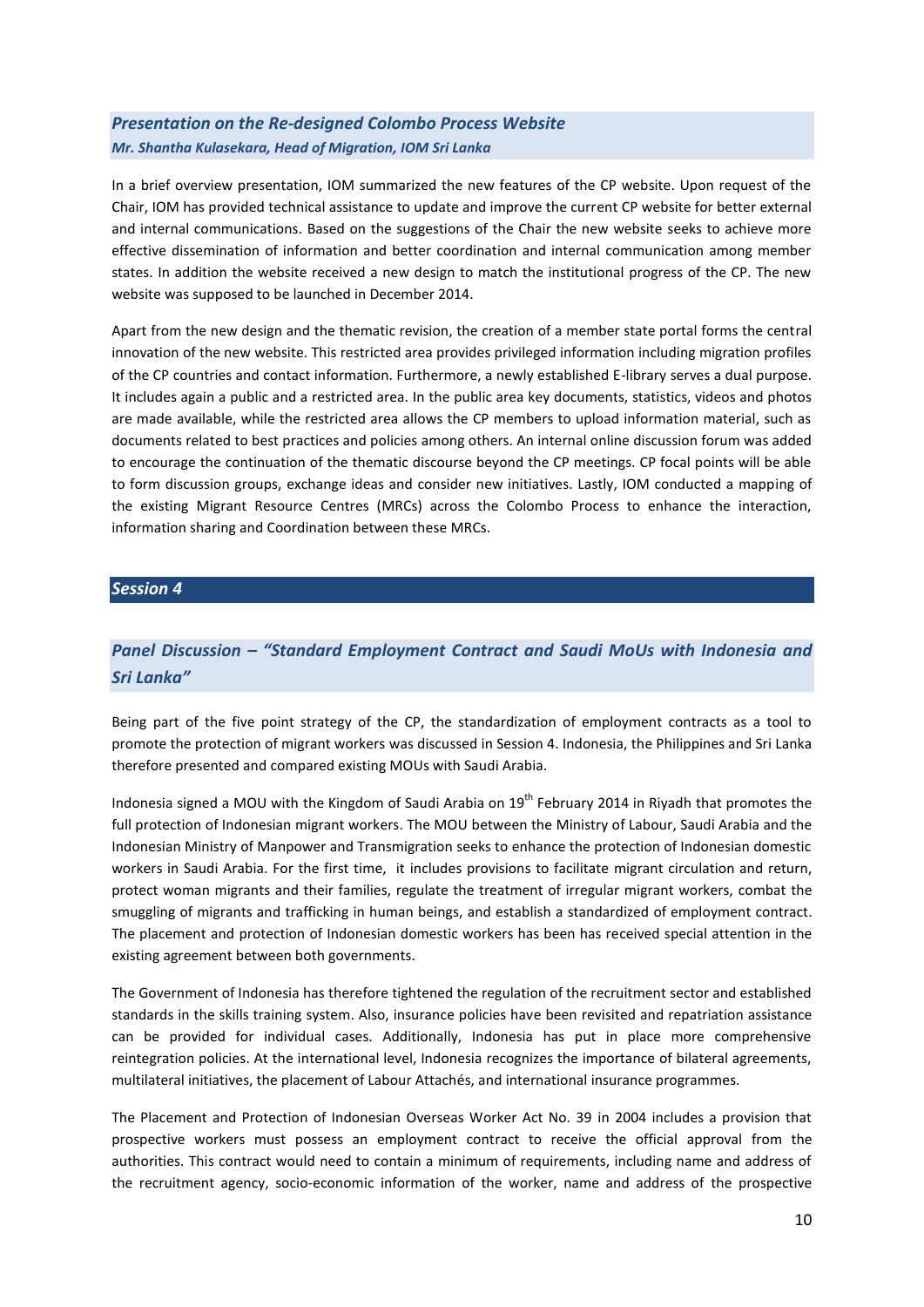employers, rights and duties of all involved parties, and guarantee a clause of compensation in case the employers does not comply with the employment contract. The duration of the contract needs to be clearly indicated and working conditions should be regulated, including working hours, wage, payment procedure, annual leave, rest time, facilities, social security and transparency on travel information and recruitment fees.

Indonesia pointed out that there is still a need to increase the binding character of employment contracts. Therefore, migrant workers ought to have a right to claim the employer's abidance with the contract. In order to ensure a wider enforcement, relevant actors such as labour attachés and Labour District Officials need be trained accordingly and employers need to be audited regularly.

As per MOU with Sri Lanka, the Kingdom of Saudi Arabia has agreed to: Ensure that the recruitment hiring and placement of domestic workers is in accordance with the relevant laws, rules and regulations; ensure that the welfare and rights of domestic workers employed in Saudi Arabia are promoted and protected; ensure the authenticity of the employment contact which will include the rights and obligations of the employer and domestic worker and the minimum terms and conditions of employment; ensure the implementation of the employment contract between the employer and domestic workers; facilitate the opening of a bank account by the employer under the name of the domestic worker for the deposit of his or her monthly salary as provided in the contract; endeavour to establish a mechanism which will provide 24 hours assistance to the domestic workers; endeavour to facilitate the expeditious settlement of labour contract violation cases and other cases filed before appropriate Saudi authorities courts and facilitate the issuance of exit visas for the reparation of domestic workers upon contract completion and emergency situations as the need arises.

Sri Lanka has committed to ensure recruited migrant workers have no criminal record, are qualified and are medically fit according to the job requirements. Regular auditing of the medical assessment centres has to be conducted. Domestic workers need to be trained in specialized institutes to acquire the required skills, receive pre-departure orientation and be familiarized with the terms and conditions of the employment contract.

#### <span id="page-10-0"></span>*Session 5*

<span id="page-10-1"></span>*Discussion on CP Interaction and Priorities for the 3rd Asia-EU Dialogue, Ms. Rabab Fatima, Regional Coordinator & Adviser for South & South West Asia, IOM Regional Office, Bangkok*

In the concluding session of the Second CP SOM that was facilitated by the Chair and Ms. Rabab Fatima on behalf of IOM, the CP Members were to develop a roadmap for the Asia-EU Dialogue that was going to be held on the following two days. Due to the ongoing demographic change nearly all Member States of the European Union, there is a growing demand in European labour markets that presents a fundamental opportunity for the labour surplus countries of the Asian continent. The Third Asia-EU Dialogue on Labour Migration was therefore held under the theme 'Strengthening Labour Migration Corridors between Asia-EU through Enhanced Migration Governance'.

Ms. Fatima stated that it was a significant achievement that the AEUD was going to be organized for the first time in a CP capital. Since the Second AEUD in Brussels in 2011, the CP members have made tremendous progress in their cooperative efforts toward better migration governance. It was therefore crucial to revisit the Joint Recommendations of the previous AEUD and based on this to identify priority issues and new areas of collaboration. Initially, the following 14 recommendations at the national, regional and international level were put forward to be subject of discussion at the  $3^{rd}$  AEUD: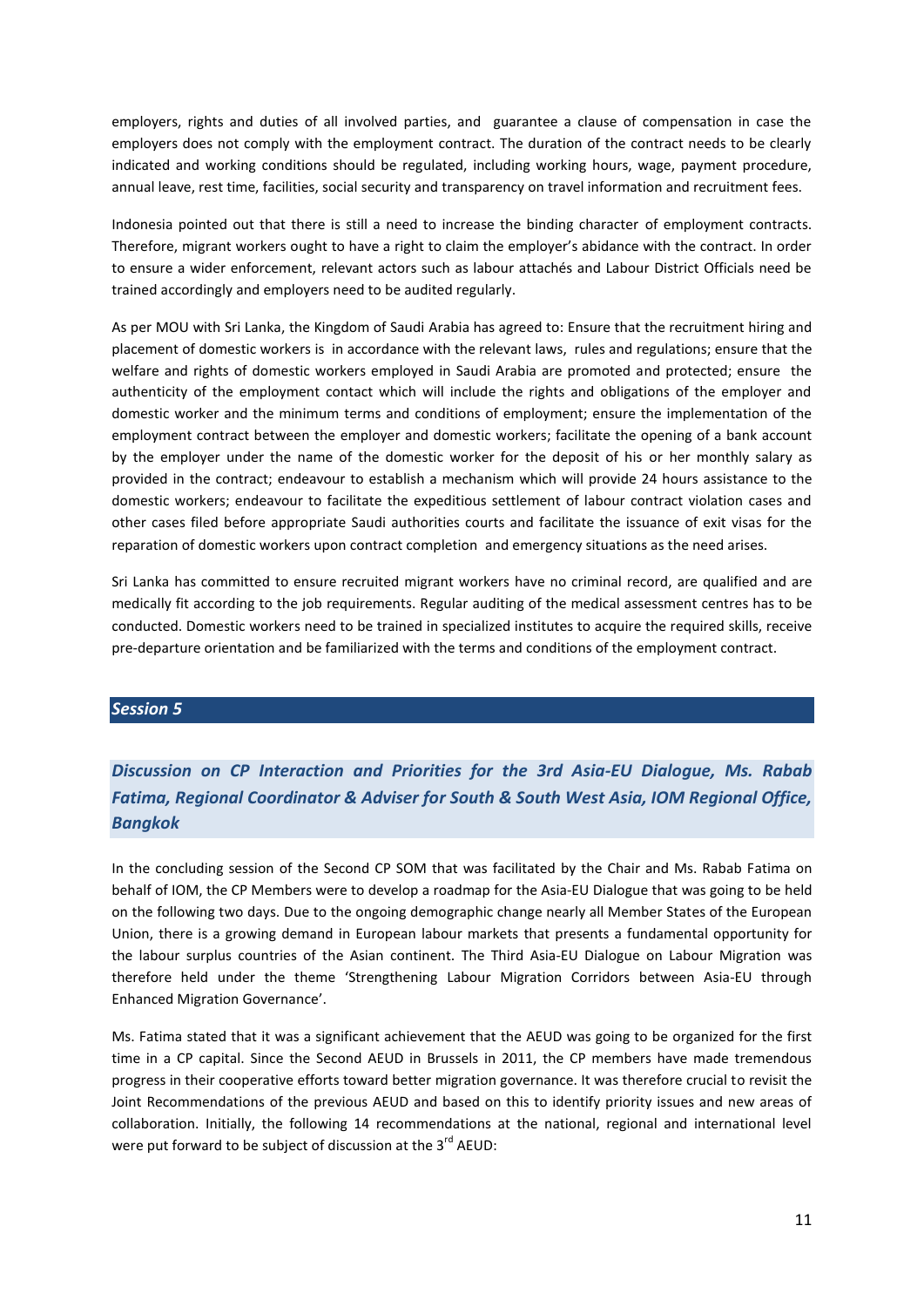- 1. Explore new labour markets in EU countries
- 2. Promote the positive image of migrants and their contributions and strengthen protection measures
- 3. Leverage diaspora linkages for development
- 4. Promote innovative ways to promote ethical recruitment
- 5. Enhance employability of highly skilled migrants through the adoption of harmonized qualification frameworks
- 6. Enhance recognition of skills in key sectors
- 7. Promote good practices on pre-departure orientation and post-arrival cultural and workplace integration
- 8. Improve information and support services through MRCs
- 9. Identify regional priorities on labour migration
- 10. Enhance dialogue and collaboration with other regional organizations and RCPs
- 11. Enhance the capacities on labour market research to forecast employment opportunities in key sectors
- 12. Reduce migration costs of Asia-EU migration
- 13. Bring down remittance costs through promoting competition and diversifying money transfer systems
- 14. Develop reintegration policies for returning migrant workers

During the following discussion in addition to the proposed 14 joint-recommendation, the following additional suggestions were approved to be put forward during the AEUD:

- Strengthen cooperation in the field of irregular migration and counter-trafficking;
- Enhance cooperation with EU in the skill development sector
- Adjust training initiatives should according to identified skills across EU Member States.
- Create a follow-up mechanism to better monitor the achieved progress on the decision taken in the Asia-EU dialogues. This could take place through a dedicated committee in Geneva under the administration of CP chair and IOM, similar to the working group on the self-funding mechanism.
- Address issues of brain drain and brain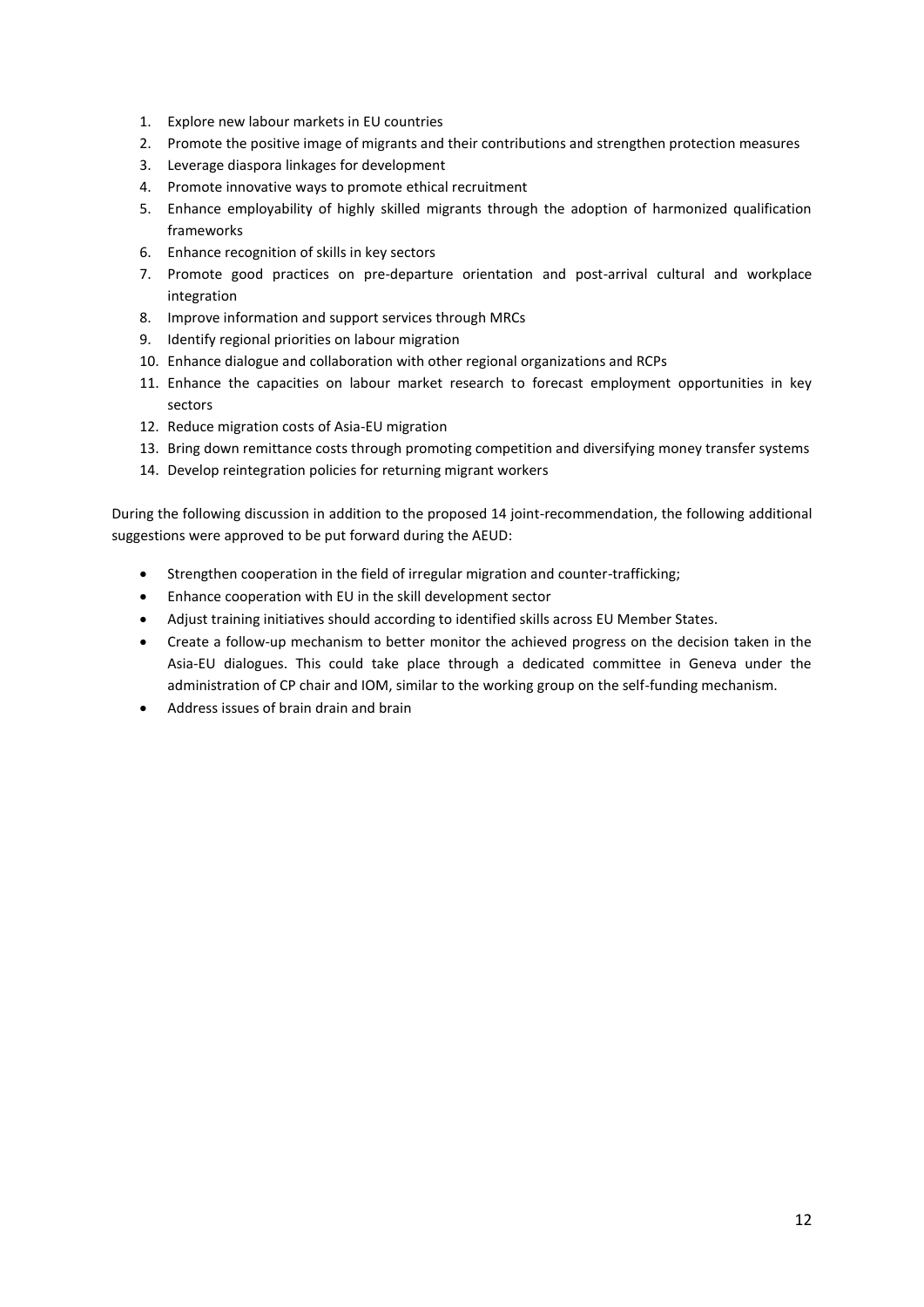# <span id="page-12-0"></span>*Annex 1: Agenda*

| <b>Time</b>     | <b>Activity</b>                                                                                                                                                                                                              |
|-----------------|------------------------------------------------------------------------------------------------------------------------------------------------------------------------------------------------------------------------------|
| $08:30 - 08:45$ | Registration                                                                                                                                                                                                                 |
| $08:45 - 09:00$ | Lighting of the Ceremonial Oil Lamp                                                                                                                                                                                          |
|                 | <b>National Anthem</b>                                                                                                                                                                                                       |
|                 |                                                                                                                                                                                                                              |
| $09:00 - 09:30$ | Welcome Address by Col. Nissanka N. Wijeratne, Secretary, Ministry of Foreign Employment<br>Promotion Welfare, Government of Sri Lanka                                                                                       |
|                 | Colombo Process - Summary of recommendations arising from the 1st Senior Officials' Meeting<br>by Mr. M Somasundram, Ministry of Foreign Employment Promotion and Welfare, Government<br>of Sri Lanka                        |
|                 | Reporting on the presentation of concluding statement from the first SOM at the Abu Dhabi<br>Dialogue by Col. Nissanka N. Wijeratne, Secretary, Ministry of Foreign Employment Promotion<br>Welfare, Government of Sri Lanka |
|                 | Screening of the CP Corporate Video                                                                                                                                                                                          |
| $09:30 - 11:00$ | Session 1                                                                                                                                                                                                                    |
|                 | Chair: Dr. Khondaker Showkat Hossain, Secretary, Ministry of Expatriates, Welfare & Overseas<br>Employment, Bangladesh                                                                                                       |
|                 | Review the Qualification Recognition Processes by Mr. Paul Comyn, Senior Vocational Skills<br>and Development Specialist, ILO India                                                                                          |
|                 | Promote Cheaper, Faster and Safer Transfer of Remittances - Recorded Presentation by Mr.<br>Dilip Ratha, World Bank, Washington supported by Mr. Ralph Van Doorn, World Bank Group,<br>Colombo                               |
|                 | Effective Pre-departure Orientation and Empowerment by Mr. Tauhid Pasha, Senior Labour<br>Migration Specialist, IOM Geneva                                                                                                   |
|                 | Develop databases on the economic trends in the destination countries by Mr. Ricardo<br>Casco, National Programme Officer IOM Manila with Mr. Tauhid Pasha, Senior Labour<br>Migration Specialist, IOM Geneva                |
|                 | Each presentation will be limited to 15 minutes, followed by a discussion                                                                                                                                                    |
| $11:00 - 11:15$ | Photo session followed by Tea/Coffee                                                                                                                                                                                         |
| $11:15 - 12:30$ | <b>Session 2</b>                                                                                                                                                                                                             |
|                 | Chair: Ms. Rebecca J. Calzado, Administrator, Overseas Workers Welfare Administration,<br>Department of Labour & Employment, Philippines                                                                                     |
|                 | Joint Report by Ms. Samantha Jayasuriya, Deputy Permanent Representative of Sri Lanka in                                                                                                                                     |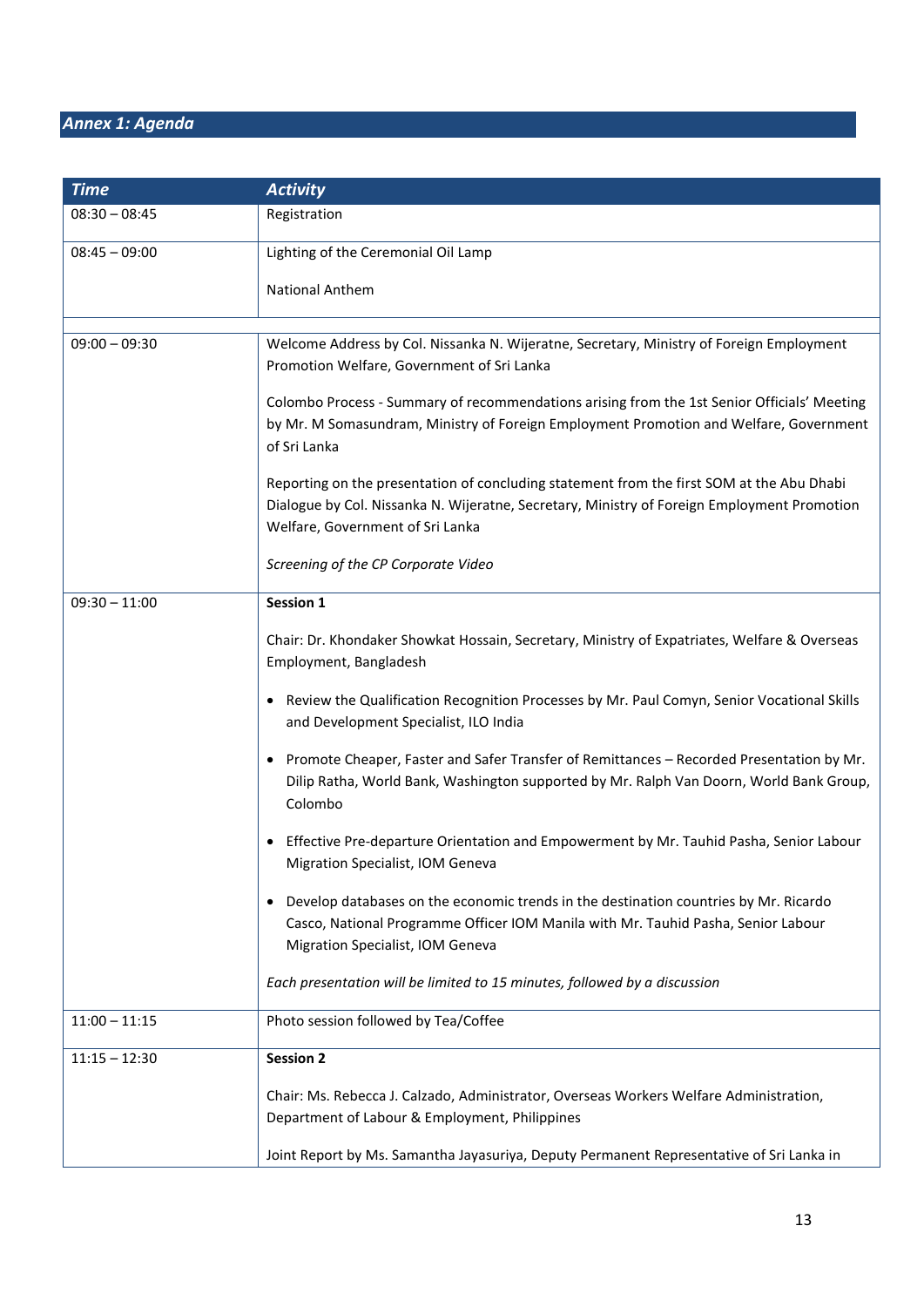|                 | Geneva and Ms. Maureen Achieng, Head of International Partnership Division, IOM Geneva                                                                                                                                                                      |  |  |
|-----------------|-------------------------------------------------------------------------------------------------------------------------------------------------------------------------------------------------------------------------------------------------------------|--|--|
|                 | • Self-Funding Mechanisms                                                                                                                                                                                                                                   |  |  |
|                 | Followed by a discussion                                                                                                                                                                                                                                    |  |  |
| $12:30 - 12:40$ | Presentation on the redesigned Colombo Process Website by Mr. Shantha Kulasekara, Head of                                                                                                                                                                   |  |  |
|                 | Migration, International Organization for Migration, Colombo                                                                                                                                                                                                |  |  |
| $12:40 - 13:30$ | Lunch                                                                                                                                                                                                                                                       |  |  |
| $13:30 - 15:30$ | <b>Session 3</b>                                                                                                                                                                                                                                            |  |  |
|                 | Chair: Mr. Muhammad Ishaque Mahar, Joint Secretary, Ministry of Overseas Pakistani and<br>Human Resource Development Employment, Government of Pakistan                                                                                                     |  |  |
|                 | <b>Enhancing Effective Migration Process:</b>                                                                                                                                                                                                               |  |  |
|                 | Presentation of findings from a study on regional assessment of existing mechanisms; good<br>practices on recruitment monitoring, migrant welfare services in origin, transit and destination<br>countries by Ms. Katharine Victoria Jones, Consultant, IOM |  |  |
|                 | Followed by a discussion                                                                                                                                                                                                                                    |  |  |
| $15:30 - 16:00$ | <b>Session 4</b>                                                                                                                                                                                                                                            |  |  |
|                 | Chair: Mr.Khaid Mohd. Niru, Director General, Ministry of Labour, Social Affairs, Manpower                                                                                                                                                                  |  |  |
|                 | Panel Discussion - "Standard Employment Contract and Saudi MOUs with Indonesia,<br>Philippines and Sri Lanka"                                                                                                                                               |  |  |
|                 | Panelist: Indonesia, Philippines and Sri Lanka                                                                                                                                                                                                              |  |  |
| $16:00 - 16:15$ | Tea/Coffee                                                                                                                                                                                                                                                  |  |  |
| $16:15 - 17:15$ | <b>Session 5</b>                                                                                                                                                                                                                                            |  |  |
|                 | Chair: Col. Nissanka N. Wijeratne, Secretary, Ministry of Foreign Employment Promotion<br>Welfare, Government of Sri Lanka                                                                                                                                  |  |  |
|                 | Discussion on CP interaction and priorities for the 3rd Asia-EU Dialogue Ms. Rabab Fatima,<br>Regional Coordinator & Adviser for South & South West Asia, IOM Regional IOM Regional<br>Office, Bangkok                                                      |  |  |
|                 | Followed by discussions                                                                                                                                                                                                                                     |  |  |
| $17:30 - 18:30$ | Chair-in-office summary including key recommendations                                                                                                                                                                                                       |  |  |
|                 | <b>Closing Remarks</b>                                                                                                                                                                                                                                      |  |  |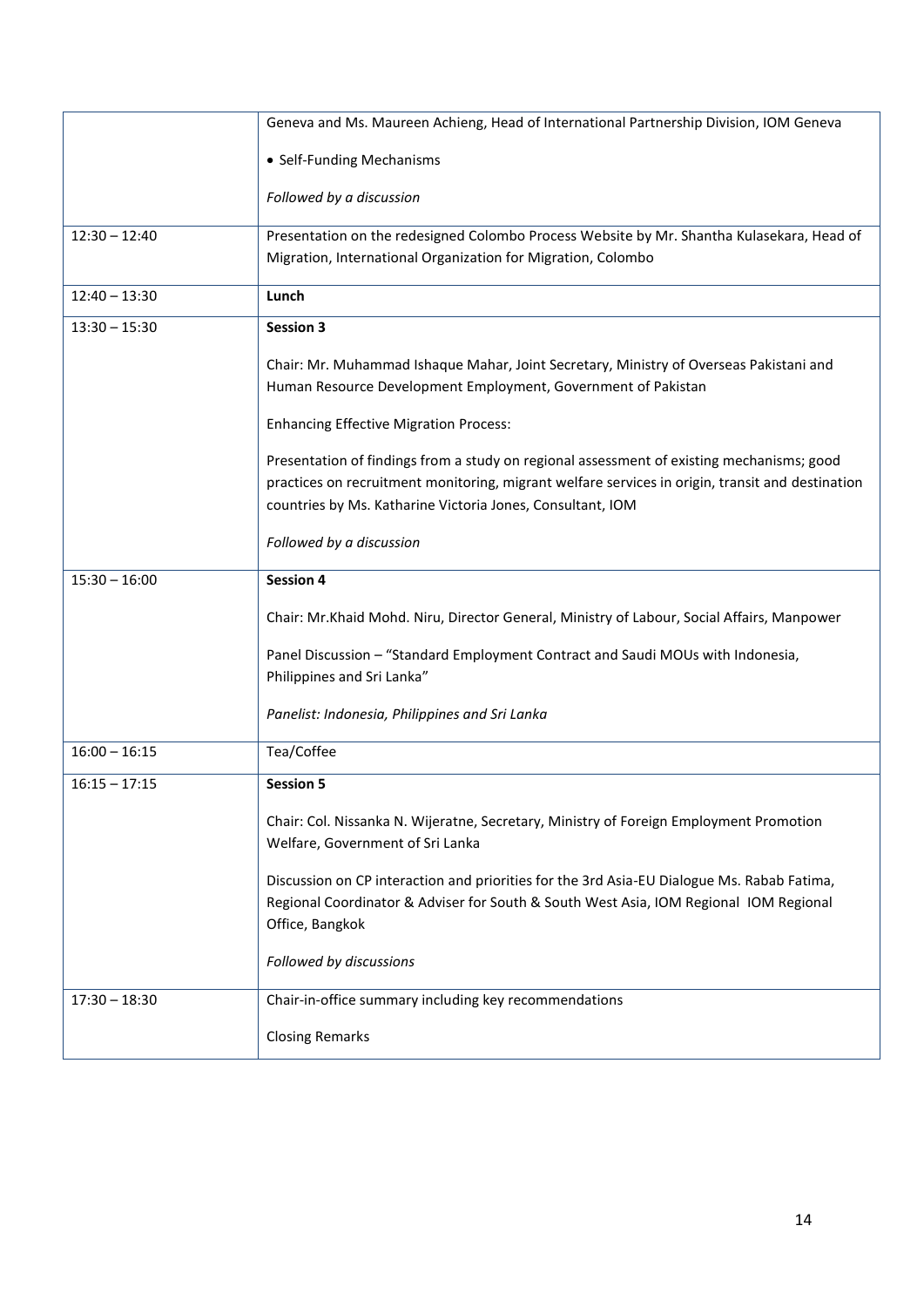# <span id="page-14-0"></span>*Annex 2: List of Participants*

| No. | <b>Country</b> | <b>Name</b>                      | <b>Designation</b>                                               | <b>Organization</b>                                                               |
|-----|----------------|----------------------------------|------------------------------------------------------------------|-----------------------------------------------------------------------------------|
| 1.  | Afghanistan    | Khairmohd Niru                   | <b>Director General</b>                                          | Ministry of Labour & Social Affairs                                               |
| 2.  | Bangladesh     | Sarat Chandra Dash               | Chief of Mission                                                 | IOM - Bangladesh                                                                  |
| 3.  | Bangladesh     | Dr. Khondaker Showkat<br>Hossain | Secretary                                                        | Ministry of Expatriates' Welfare and Overseas<br>Employment                       |
| 4.  | Bangladesh     | Md Abdullah Al Mamun             | Deputy Secretary                                                 | Ministry of Expatriates' Welfare and Overseas<br>Employment                       |
| 5.  | Bangladesh     | Sabina Saeed                     | Programme Associate                                              | <b>UN WOMEN</b>                                                                   |
| 6.  | Bangladesh     | <b>Maximilian Pottler</b>        | Project Officer                                                  | IOM - Bangladesh                                                                  |
| 7.  | Bangladesh     | Samiha Huda                      | <b>National Programme</b><br>Officer                             | IOM - Bangladesh                                                                  |
| 8.  | Bangladesh     | F. M. Borhan Uddin               | Act. High Commissioner                                           |                                                                                   |
| 9.  | Bangladesh     | Nurul Quader                     | Senior Programme Officer                                         | <b>European Union</b>                                                             |
| 10. | China          | Lin Zhao                         | Deputy Director                                                  | Ministry of Commerce Department,<br>Outland/Investment & Economic Cooperation     |
| 11. | China          | Ye Zhu                           | <b>Third Secretary</b>                                           | Ministry of Commerce Department,<br>Outland/Investment & Economic Cooperation     |
| 12. | China          | Jiamu Yu                         | <b>Third Secretary</b>                                           | Chinese Embassy, Colombo                                                          |
| 13. | India          | Pande Karthik                    | First Secretary (Ecomomic<br>and Commercial)                     | High Commission of India                                                          |
| 14. | India          | M. Sivaguru                      | Second Secretary<br>(Economic and<br>Commercial)                 | High Commission of India                                                          |
| 15. | India          | John Paul Comyn                  | <b>Senior Vocational Skills</b><br>and Development<br>Specialist | ILO India                                                                         |
| 16. | Indonesia      | Sri Setiawati                    | Deputy Director                                                  | Ministry of Manpower, Transmigration;<br>International Company Manpower Placement |
| 17. | Indonesia      | Pradnya Gede Wira                | <b>Staff of Bilateral</b><br>Corporation                         | Ministry of Manpower, Transmigration;<br>International Company Manpower Placement |
| 18. | Indonesia      | Antiochus Mudji<br>Handaya       | Advisor to the Minister                                          | Ministry of Manpower, Transmigration;<br>International Company Manpower Placement |
| 19. | Indonesia      | Tranmike                         |                                                                  | Embassy of Republic of Indonesia                                                  |
| 20. | Indonesia      | Nurul Qoiriah                    | <b>National Programme</b><br>Coordinator                         | IOM - Indonesia                                                                   |
| 21. | Nepal          | <b>Bishwa Nath Dakal</b>         | Director General                                                 | Ministry of Labour and Employment                                                 |
| 22. | Nepal          | Buddhi Bahadur Khadka            | Joint Secretary                                                  | Ministry of Labour and Employment                                                 |
| 23. | Nepal          | Pravina Gurung                   | <b>National Programme</b><br>Officer                             | IOM - Nepal                                                                       |
| 24. | Pakistan       | Rana Matloob Ahmed               | Director                                                         | Ministry of Overseas Pakistanis & Human<br><b>Resource Development</b>            |
| 25. | Pakistan       | Muhammad Ishaque<br>Mahar        | Joint Secretary                                                  | Ministry of Overseas Pakistanis & Human<br>Resource Development                   |
| 26. | Philippines    | Liberty Tesorero Casco           | Deputy Administator                                              | Philippines Overseas Employment<br>Administrator                                  |
| 27. | Philippines    | Rebecca J. Calzado               | Administrator                                                    | Overseas Workers Welfare Administration                                           |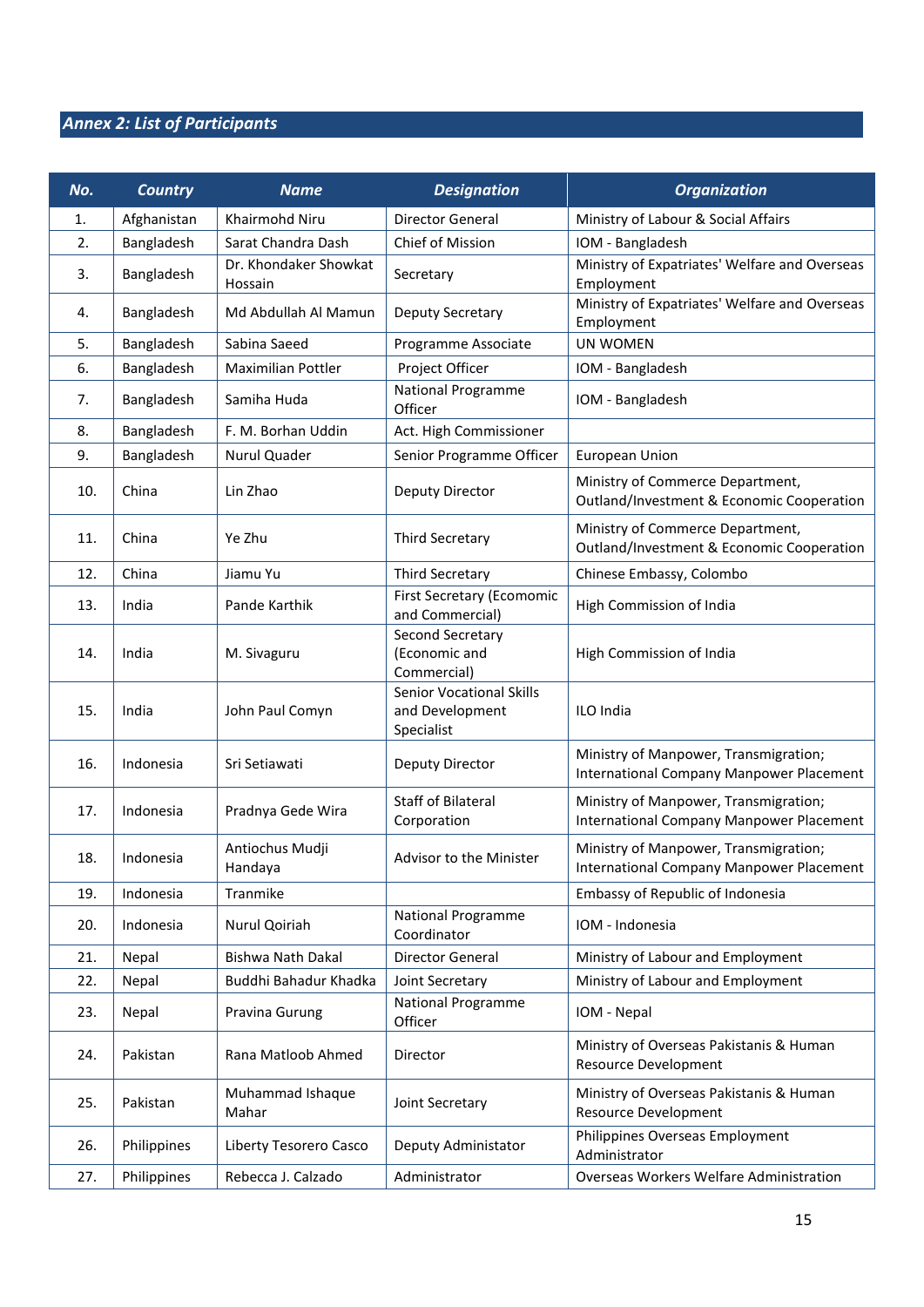| 28. | Philippines | Ricardo Casco                 | National Programme<br>Officer                                                                           | IOM - Philippines                                                                      |
|-----|-------------|-------------------------------|---------------------------------------------------------------------------------------------------------|----------------------------------------------------------------------------------------|
| 29. | Philippines | Luz Victoria Amponin          | <b>Executive Director</b>                                                                               | <b>TESDA</b>                                                                           |
| 30. | Sri Lanka   | I. T. Weerasinghe             | <b>Additonal Secretary</b>                                                                              | Ministry of Foreign Employment Promotion<br>and Welfare                                |
| 31. | Sri Lanka   | M. Somasundram                | Private Secretary to Hon.<br>Dilan Perera                                                               | Minister of Foreign Employment Promotion<br>and Welfare                                |
| 32. | Sri Lanka   | Nissanka N. Wijeratne         | Secretary                                                                                               | Ministry of Foreign Employment Promotion<br>and Welfare                                |
| 33. | Sri Lanka   | K. O. D. D. Fernando          | <b>Additonal General</b><br>Manager, International<br>Affairs                                           | Sri Lanka Bureau of Foreign Employment                                                 |
| 34. | Sri Lanka   | M. I. S. Ahamed               | Adviser                                                                                                 | Ministry of Foreign Employment Promotion<br>and Welfare                                |
| 35. | Sri Lanka   | K. S. Shanmugam               |                                                                                                         |                                                                                        |
| 36. | Sri Lanka   | Chatura Jeevaka Perera        | Second Secretary                                                                                        | Sri Lanka PR Mission in Geneva                                                         |
| 37. | Sri Lanka   | Samantha Kumari<br>Jayasuriya | Deputy Permanent<br>Representative                                                                      | Sri Lanka PR Mission in Geneva                                                         |
| 38. | Sri Lanka   | Swairee Rupasinghe            | <b>National Project</b><br>Coordinator                                                                  | ILO Sri Lanka                                                                          |
| 39. | Sri Lanka   | Donglin Li                    | <b>Country Director</b>                                                                                 | ILO Office for Sri Lanka and the Maldives                                              |
| 40. | Sri Lanka   | <b>Benil Thavarasa</b>        |                                                                                                         | <b>Swiss Development Corporation</b>                                                   |
| 41. | Sri Lanka   | Jean Michael Jordan           | Director of Corporation                                                                                 | <b>Swiss Development Corporation</b>                                                   |
| 42. | Sri Lanka   | Giuseppe Crocetti             | Chief of Mission                                                                                        | IOM - Sri Lanka                                                                        |
| 43. | Sri Lanka   | Shantha Kulasekera            | Head of<br>Immigration/Border<br>Management and Labour<br>Migration                                     | IOM - Sri Lanka                                                                        |
| 44. | Sri Lanka   | Sashini Gomez                 | Intern                                                                                                  | IOM - Sri Lanka                                                                        |
| 45. | Sri Lanka   | Nuwan Perera                  | Senior Project<br>Coordinator - Labour<br>Migration                                                     | IOM - Sri Lanka                                                                        |
| 46. | Sri Lanka   | Subashini<br>Ponnapperuma     | Director - Publicity                                                                                    | Ministry of External Affairs                                                           |
| 47. | Sri Lanka   | Bala Kandeepan                |                                                                                                         | Ministry of External Affairs                                                           |
| 48. | Thailand    | Yuko Hamada                   | Senior Regional Labour<br>Migration / Migration and<br><b>Development Specialist</b>                    | IOM - Regional Office for Asia and the Pacific                                         |
| 49. | Thailand    | Rabab Fatima                  | Regional Coordinator &<br>Adviser for South and<br>South West Asia                                      | IOM - Regional Office for Asia and the Pacific                                         |
| 50. | Thailand    | Sabira Coelho                 | Assistant to Senior<br><b>Regional Labour</b><br>Migration/Migration &<br><b>Development Specialist</b> | IOM - Regional Office for Asia and the Pacific                                         |
| 51. | Thailand    | Thitayanun Pimpaporn          | Senior Labour Officer                                                                                   | International Cooperation Bureau, Office of<br>Permanent Secretary, Ministry of Labour |
| 52. | Thailand    | Singhadet Chu-umnart          | <b>Deputy Director General</b>                                                                          | Depart of Employment, Ministry of Labour                                               |
| 53. | Vietnam     | Ta Thi Thanh Thuy             | Vice Head of Legal                                                                                      | Ministry of Labour Invalids and Social Affairs<br>(MOLISA)                             |
| 54. | Vietnam     | Nguyen Thanh Hai              | Head of the Multilateral<br>Cooperation Setion                                                          | Ministry of Labour Invalids and Social Affairs<br>(MOLISA)                             |